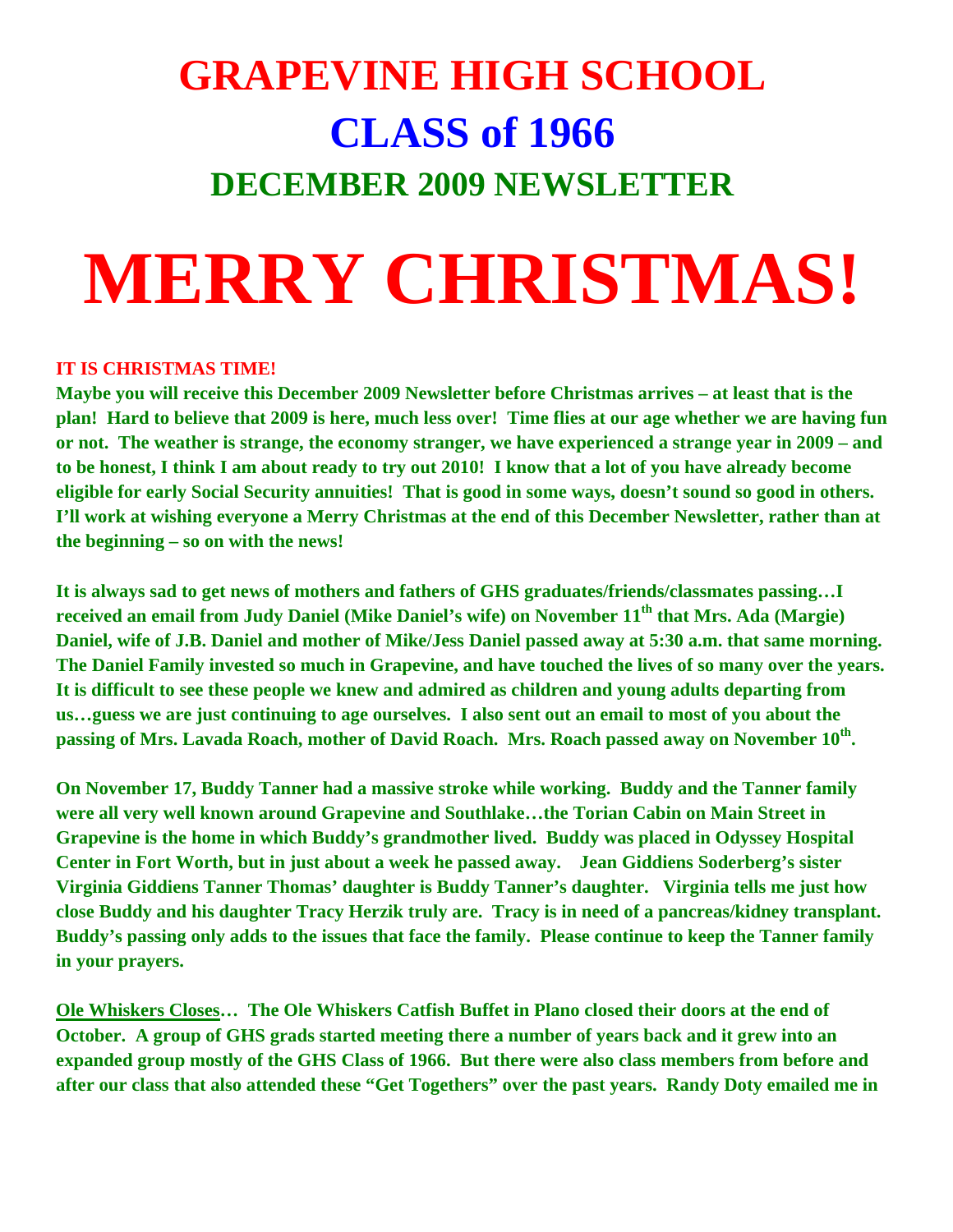**mid-October telling me of the owner's decision to close. It is also the place that started the GHS Class Christmas Parties and White Elephant Gifts. It was sad to see this place close, and we will miss the good catfish too!** 

**There is seldom a month goes by that we don't somehow connect with other GHS Classmates that most from the GHS Class of '66 knew. This past month, I was able to reconnect with Barbara Graham Price (Class of 1965) and daughter of GHS principal Lance Graham and niece of GHS Math Teacher Frank Prindle. I actually ran into Barbara on Facebook and gave her our Class Website info. She emailed me back and thanked me for giving her the website where she spent time looking and reading about those she knew from Grapevine (she and her family moved to Grapevine when Barbara was in the 3rd Grade). Her father, Lance, passed away in 1994 and her mother, Jerrene, passed away in 2000. Her mother taught at Colleyville Elementary School while they were in Grapevine. She also asked for Coach Woodson's address and was glad to be able to visit with him again (they lived across the street from Coach Woodson while in Grapevine). Her uncle, Frank Prindle, is living in Louisiana and is in good health according to Barbara.** 

**Our beloved English Teacher, Gayle Shumate, responded to my short note about her returning my Newsletters with "red marks" comment from the September Newsletter. She inferred that I might still be somewhat mischievous…I was never mischievous - the very idea Shumate! Of course she signed it with a factious name to protect herself. I know that Sharon Huffman Smith lives close by Shumate in Commerce and keeps me up on her antics around the town…one of these days, we are going to have to have a "road trip" and go visit her since she has vowed to only return to Grapevine to attend a couple of peoples funerals….(she doesn't know I know that she said that – so I may get into trouble on this statement). Shumate…this is a warning…you may open the door sometime and find a group of us there – lost and confused mostly!**

**Within the past couple of weeks, Hilda Adams Coker was diagnosed with non-Hodgkin's lymphoma. You should have received an email about this from me prior to Thanksgiving week. I do know that Hilda has had at least two chemo treatments by now. I know she needs our prayers and support. Hilda sent me an email the first week of December saying that she had just completed her second chemo treatment. She continues to ask for our prayers that she can continue these treatments as the doctor has planned. Thanks to her sister, Beth Adams Moore, and Cindi Coker, Hilda's daughter-in-law, for keeping me updated on Hilda's condition.** 

**Linda Bowden Cox had a bunionectomy (bunion removals) on both feet in late October (you should have gotten that email as well). She is to be off work for about six weeks and has to wear some sort of heavy boots for a period after the surgery and during some rehab. She will not be able to drive for that six week period. In early November, Linda said that she was doing pretty good…not having much pain and had the stitches removed on Friday, November 13th. Linda and Jerry and Linda's sister Carol & husband Kerry, along with Mrs. Bowden joined us for the Class Christmas Party and Linda has her boots off and is continuing to do well – except she goes back to work on Monday, December 14th!**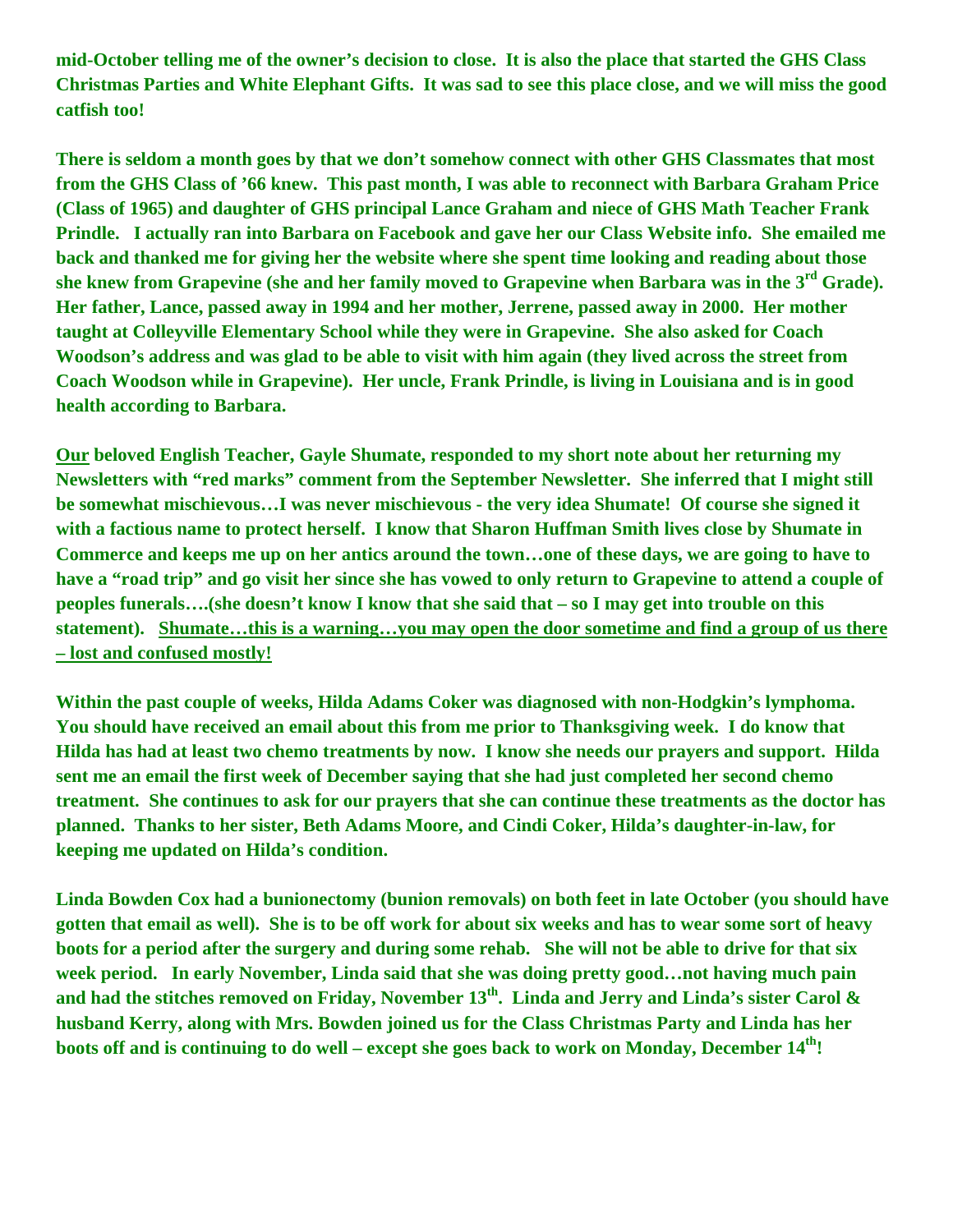**James Baber is recovering well from his amputation surgery in mid-September. In mid-November, his wife, Leann, sent an email that he was doing well. He is now driving himself to physical therapy twice a week. He had been told that he would be fitted for a prosthesis in January, but the word came this week that he could expect that to happen before Christmas – boy is James excited about that prospect! Leann said he was ready to get back out and into his workshop! Continue to keep James and Leann in your prayers during his rehabilitation time.** 

**A couple of months ago, I had shared with you about Sharon Cooper's son, Mike, who has Hodgkin's lymphoma. Just after Thanksgiving, I received an update from Sharon saying that the doctors were going to wait three months and repeat Mike's PET scan. Then they will compare the last four before they decide what direction to take. When he had the first needle biopsy on his neck it was negative for cancer, but when they when they went in and got a lymph node it was positive for cancer. So, now they are skeptical because the biopsy they did, where they went through his lung into the lymph node, was a needle biopsy. The next step is to go in and take the lymph node out and dissect it. Please keep Sharon and Mike and the family in your prayers during a terribly difficult time.** 

**Johnnie Mae Washington Braddock has rotator cuff surgery on October 28<sup>th</sup> and she had the staples removed on Friday, November 6th. She was doing pretty well when I spoke with her a couple of weeks ago and was preparing to go to therapy (a 4-6 week event). She was relying considerably on pharmaceutical aide due to the pain she was having. I spoke with her again the day before Thanksgiving and she told me that she had some problem near the incision. She went to the doctor who performed treatment, but it only got worse. She had attended about seven therapy sessions and her movement was better and she could write. She now tells me that she has an infection and scheduled for surgery on Friday, the day after Thanksgiving. They went back in to clean the area and test the infected area. It was a "deep" infection and Johnnie Mae stayed several days in the hospital. They put in a pic and trained her to give herself injections of antibiotics – which she will have to do for a number of**  weeks. She was able to attend our Class Christmas Party on December 12<sup>th</sup>! Please keep Johnnie Mae **and her doctors in your prayers. I also know that Gail Hutchison Reneau has been helping her and I know how appreciative Johnnie Mae is of Gail's and others help She also told me how much she appreciated the phone calls and visits from our class while she was in the hospital.** 

**As you recall from our September Newsletter, a small group of our class took a short cruise adventure out of Galveston to a couple of ports in Mexico and practically took over the ship during the process – again, refer to the last Newsletter. Well, as a follow-up to that adventure this group and an additional couple struck out on another adventure in October. Jerry & Linda (Bowden) Cox, Gary & Jane Cumbie, Darrell & Donna Faglie, Caroline (Cason) Wilkinson, and Larry & Linda Oliver drove North to Broken Bow, Oklahoma to stay in a GREAT CABIN near Beavers Bend State Park. I can only tell you that the cabin and facilities were exceptional – the weather was great and the company the best! I think we all had a grand time and will want to do this again. We can all certainly recommend that you check out the website at www.beaversbendadventure.com and you can see photos of the available cabins and the photos don't do them justice. We had a great time of sightseeing, eating, playing games, campfire, hot tubs, wine tasting, etc….it was just went by all too quickly.**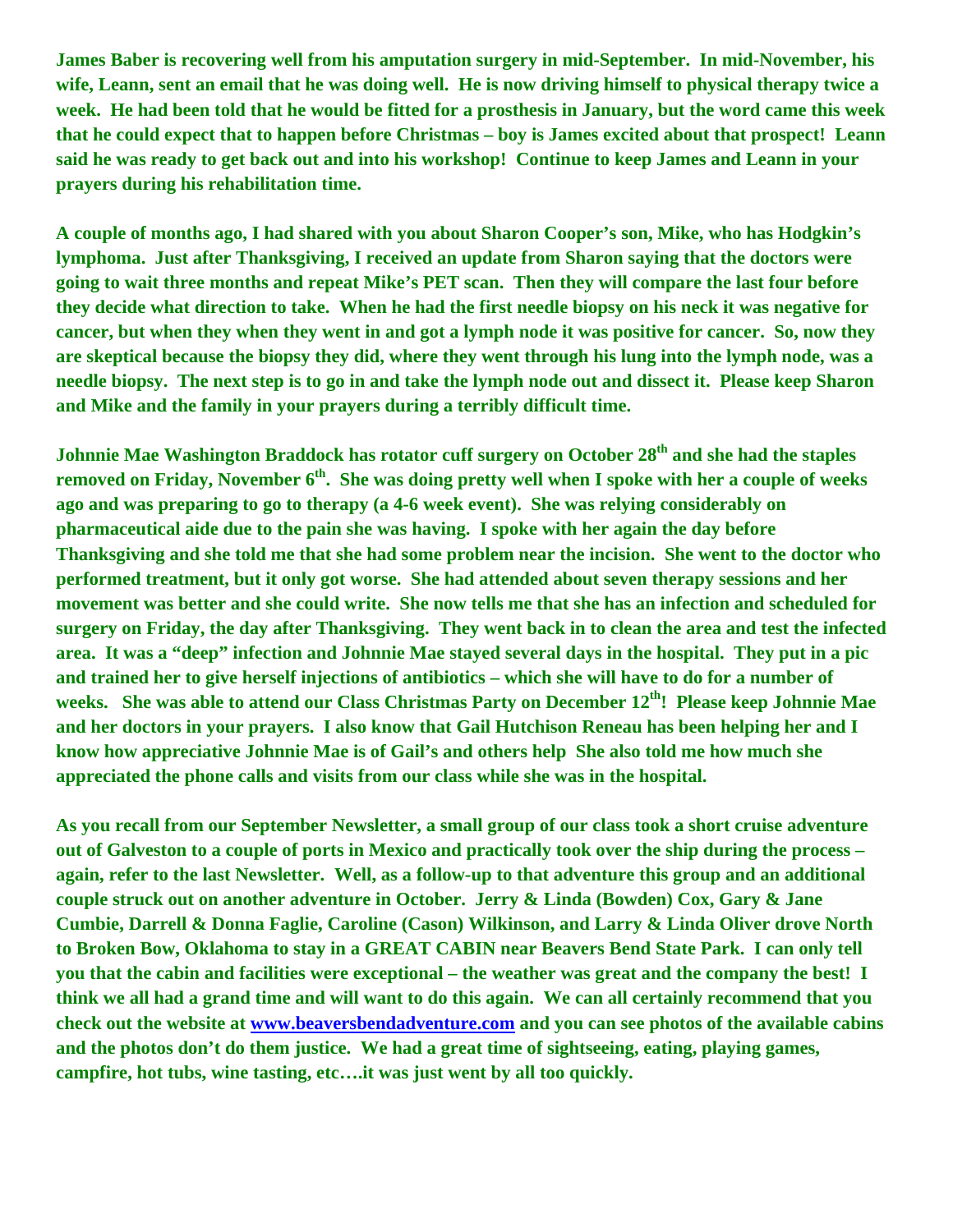**THE BOYS!** 



**THE GIRLS**